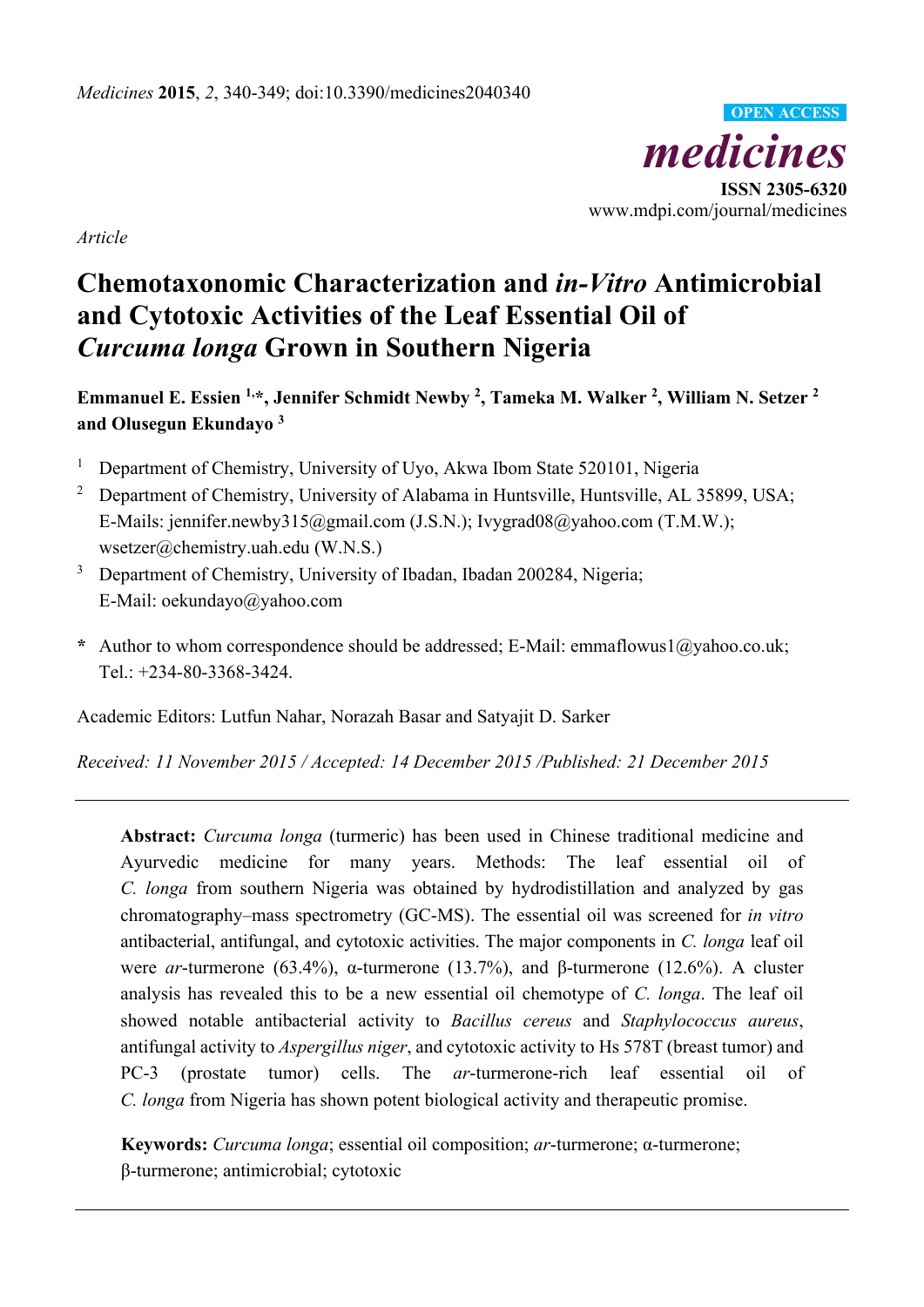#### **1. Introduction**

*Curcuma longa* L. (syn. *C. domestica* Vahl.) is a perennial rhizomatous herb of the family Zingiberaceae. The rhizome is the source of turmeric, which has use as a condiment and coloring agent in medicines, confectionery and curry powder [1]. Turmeric has a long history of traditional use in the Chinese and Ayurvedic systems of medicine, particularly as an anti-inflammatory agent [2], and for the treatment of biliary disorders, anorexia, coryza, cough, diabetic wounds, hepatic disorders, rheumatism and sinusitis [1]. The powdered rhizome is used externally as an antiseptic [3] and taken internally to cure gastritis [4]. The rhizome volatiles have been extensively studied (see, for example [5–8]), and there have been previous reports on the leaf essential oil compositions [9–26]. Research has shown that the quantitative essential oil composition is widely influenced by the genotype, ontogenic development, and environmental and growing conditions [27–29]. It also implies the possibility of different medicinal uses of the same plant species grown in different regions [30]. This paper reports the chemical constitution of the leaf essential oil of *C. longa* grown in the southern part of Nigeria and its antimicrobial effects and anti-neoplastic potential.

#### **2. Experimental Section**

### *2.1. Plant Material*

Fully grown leaves of *C. longa* were collected from plants cultivated in the village of Mbaiso, Ikot Ekpene Local Government Area of Akwa Ibom State, Nigeria, in the month of October. Plant materials were authenticated by F. Usang of the Forest Research Institute of Nigeria (FRIN), Ibadan, where voucher specimens were deposited under FHI 106920. The essential oil was obtained by hydrodistillation (4 h) of the air-dried plant leaves using a Clevenger-type apparatus in accordance with the British Pharmacopoeia [31]. The leaf oil was dried over sodium sulfate and kept in refrigeration (4 °C) after estimation of percentage yield.

### *2.2. Gas Chromatographic–Mass Spectral Analysis*

The essential oil was subjected to gas chromatography-mass spectrometry (GC-MS) analysis on an Agilent system consisting of a model 6890 gas chromatograph, a model 5973 mass selective detector (MSD), and an Agilent ChemStation data system. The GC column was a Hewlett Packard (HP-5ms) fused silica capillary with a (5% phenyl)-methyl polysiloxane stationary phase (30 m  $\times$  0.25 µm film thickness). The carrier gas was helium with a column head pressure of 7.07 psi and flow rate of 1.0 mL/min. Inlet temperature was 200 °C and MSD detector temperature was 280 °C. The GC oven temperature program was used as follows: 40 °C initial temperature held for 10 min; increased at 3 °C/min to 200 °C; increased 2 °C/min to 220 °C. The sample was dissolved in CH2Cl2, and 1 μL was injected using a splitless injection technique.

Identification of individual constituents of the essential oils was achieved based on their retention indices (determined with a reference to a homologous series of normal alkanes) and by comparison of their mass spectral fragmentation patterns (National Institute of Standards and Technology, NIST database/ChemStation data system, http://www.agilent.com/chem/nds) and with the literature [32].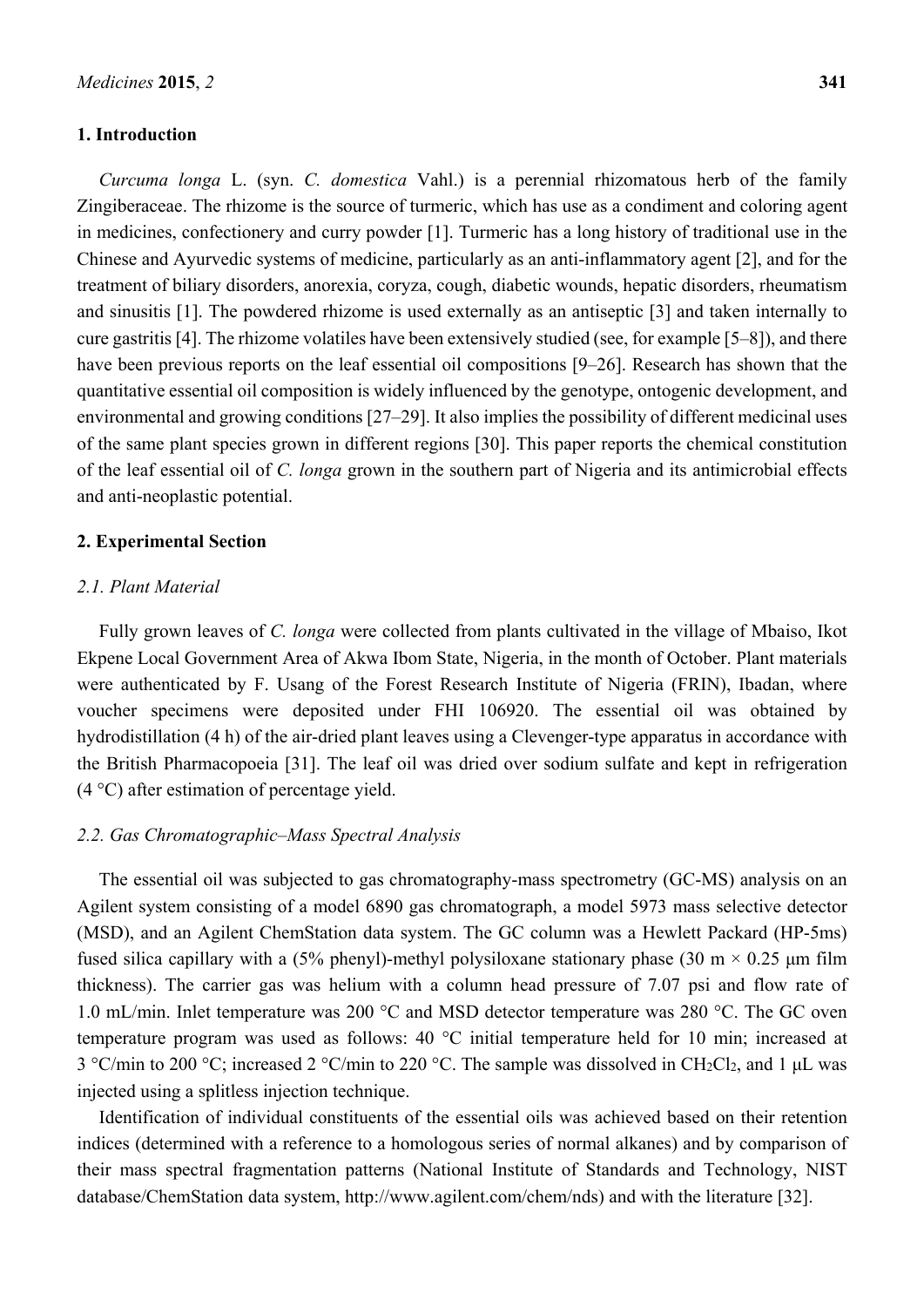#### *2.3. Antibacterial Screening*

*Curcuma longa* leaf oil was screened for antibacterial activity against *Bacillus cereus*  (ATCC No. 14579), *Staphylococcus aureus* (ATCC No. 29213), *Pseudomonas aeruginosa*  (ATCC No. 27853), and *Escherichia coli* (ATCC No. 10798). Minimum inhibitory concentrations (MICs) were determined using the microbroth dilution technique [33]. Dilutions of the samples were prepared in cation-adjusted Mueller Hinton broth (CAMHB) beginning with 50 μL of 1% *w*/*w* solutions of samples in dimethylsulfoxide (DMSO) plus 50 μL CAMHB. The sample solutions were serially diluted (1:1) in CAMHB in 96-well plates to give concentrations of 2500, 1250, 625, 313, 156, 78, 39, and 19.5  $\mu$ g/mL. Organisms at a concentration of approximately 1.5  $\times$  10<sup>8</sup> colony-forming units (CFU)/mL were added to each well. Plates were incubated at 37 °C for 24 h; the final minimum inhibitory concentration (MIC) was determined as the lowest concentration without turbidity. Gentamicin was used as a positive antibiotic control; DMSO was used as a negative control.

## *2.4. Antifungal Screening*

Antifungal activity was determined, as described above for bacteria, using *Candida albicans* (ATCC No.10231) in a yeast-nitrogen base growth medium with approximately  $7.5 \times 10^7$  CFU/mL. Amphotericin B was used as the positive control. An additional test for antifungal activity against *Aspergillus niger* (ATCC No. 16888) was determined as above using yeast mold (YM) broth inoculated with *A. niger* hyphal culture diluted to a McFarland turbidity of 1.0. Amphotericin B was the positive control.

### *2.5. Cell Culture*

Human Hs578T breast ductal carcinoma cells (ATCC No. HTB-129) [34] were grown in a 3% CO<sub>2</sub> environment at 37 °C in DMEM with 4500 mg glucose per liter of medium, supplemented with 10% fetal bovine serum, 10 μg bovine insulin, 100,000 units penicillin and 10.0 mg streptomycin per liter of medium, and buffered with 44 mM NaHCO<sub>3</sub>, pH  $7.35$ .

Human PC-3 prostatic carcinoma cells (ATCC No. CRL-1435) [35] were grown in a 3% CO<sub>2</sub> environment at 37 °C in RPMI-1640 medium with L-glutamine, supplemented with 10% fetal bovine serum, 100,000 units penicillin and 10.0 mg streptomycin per liter of medium and buffered with 15 mM Hepes and 23.6 mM NaHCO3, pH 7.30.

#### *2.6. Cytotoxicity Screening*

Hs578T cells were plated into 96-well cell culture plates at  $1.0 \times 10^5$  cells per well and PC-3 cells at  $1.9 \times 10^4$  cells per well. The volume in each well was 100 µL for both cell types. After 48 h, supernatant fluid was removed by suction and replaced with100 μL growth medium containing either 2.5 or 1.0 μL of DMSO solution of oils (1% *w*/*w* in DMSO), giving a final concentration of 250 or 100 μg/mL, respectively, for each oil. Hs578T cells were tested with final concentrations at 250 μg/mL and PC-3 at a final concentration of 100 μg/mL. Solutions were added to wells in four replicates. Medium controls and DMSO controls (25 or 10 μL DMSO/mL) were used. Tingenone (250 or 100 μg/mL) was used as a positive control [36]. After the addition of the sample, plates were incubated for 48 h at 37 °C; medium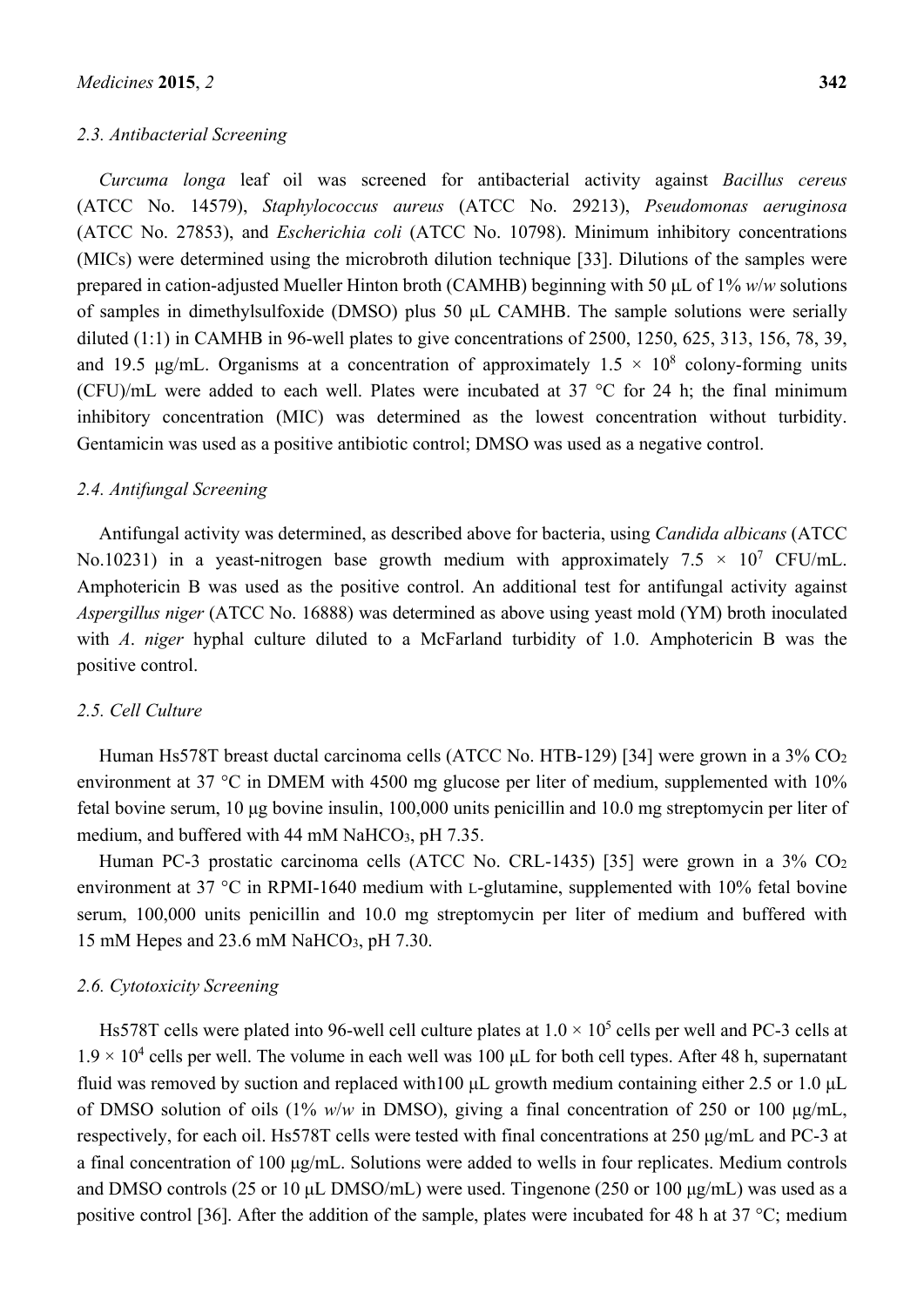was then removed by suction, and 100 μL of fresh medium was added to each well. In order to establish percent kill rates, the Cell Titer 96®AQueous Non-Radioactive Cell Proliferation assay was performed [37]. After colorimetric readings were recorded (using a Molecular Devices SpectraMAX Plus microplate reader, Sunnyvale, CA, USA, 490 nm), average absorbances, standard deviations and percent kill ratios  $(\%$  kill<sub>oil</sub> $\%$  kill<sub>DMSO</sub>) were calculated.

# *2.7. Hierarchical Cluster Analysis*

A total of 20 *C. longa* leaf essential oil compositions from the published literature, as well as the composition from this study, were treated as operational taxonomic units (OTUs). The percentage composition of 21 major essential oil components (α-pinene, β-pinene, myrcene, α-phellandrene, α-terpinene, *p*-cymene, limonene, 1,8-cineole, γ-terpinene, terpinolene, linalool, terpinen-4-ol, α-terpineol, β-caryophyllene, *ar*-curcumene, α-zingiberene, β-sesquiphellandrene, *ar*-turmerone, β-turmerone, germacrone, and α-turmerone) was used to determine the chemical relationship between the various *C. longa* leaf oil samples by agglomerative hierarchical cluster (AHC) analysis using the XLSTAT software, version 2015.4.01 (Addinsoft, Brooklyn, NY, USA). Pearson correlation was selected as a measure of similarity, and the unweighted pair-group method with arithmetic average (UPGMA) was used for cluster definition. The resulting dendrogram is shown in Figure 1.



**Figure 1.** Dendrogram obtained from the agglomerative hierarchical cluster analysis of 21 *Curcuma longa* leaf essential oil samples*.*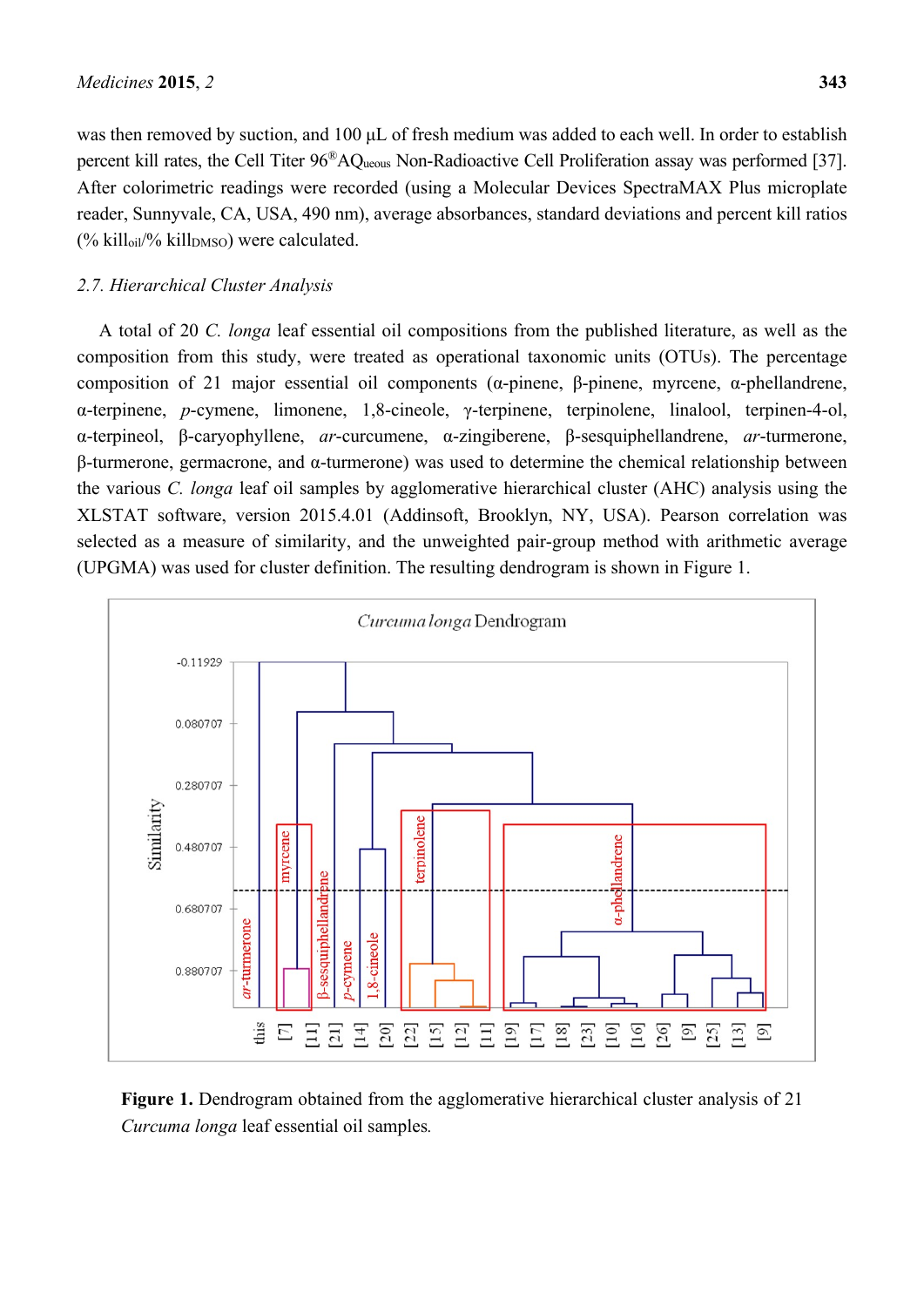#### **3. Results and Discussion**

The leaf essential oil of *C. longa* was obtained in 0.67% (*w*/*w*) yield. Chemical analysis of the oil revealed 13 constituents representing 100% of the total essential oil composition (Table 1). The leaf oil was dominated by *ar*-turmerone (63.4%), with lesser quantities of α-turmerone (13.7%) and β-turmerone (12.6%). This turmerone-rich essential oil is very different from compositions of *C. longa* leaf oils published previously [7–26]. A cluster analysis of 20 published essential oil compositions in addition to the leaf oil in this present study (see Figure 1) shows seven different chemotypes: (1) an *ar*-turmerone-rich chemotype, represented by the leaf oil in this study; (2) a cluster dominated by α-phellandrene, represented by 11 samples; (3) a terpinolene-rich chemotype; (4) a β-sesquiphellandrene-rich chemotype; (5) a *p-*cymene-rich chemotype; (6) a 1,8-cineole chemotype, and (7) a myrcene chemotype. Thus, there are wide variations in *C. longa* leaf essential oils, but the oil from southern Nigeria is the only one dominated by turmerones.

| $\mathbf{R}$ <sup>a</sup> | Compound             | $\frac{6}{9}$  | $\mathbf{R}$ <sup>a</sup> | Compound                    | $\frac{6}{9}$  |
|---------------------------|----------------------|----------------|---------------------------|-----------------------------|----------------|
| 977                       | $\beta$ -Pinene      | 0.1            | 1524                      | $\beta$ -Sesquiphellandrene | 09             |
| 1023                      | $p$ -Cymene          | 1.6            | 1633                      | $\beta$ -Acorenol           | 1.0            |
| 1029                      | 1,8-Cineole          | 1.6            | 1666                      | <i>ar</i> -Turmerone        | 63.4           |
| 1452                      | $\alpha$ -Humulene   | 0 <sub>2</sub> | 1669                      | $\beta$ -Turmerone          | 12.6           |
| 1483                      | <i>ar</i> -Curcumene | 2 O            | 1705                      | $\alpha$ -Turmerone         | 13.7           |
| 1487                      | $\beta$ -Ionone      | 0.6            | 1770                      | $(E)$ - $\alpha$ -Atlantone | 1 <sub>0</sub> |
| 1509                      | <b>B-Bisabolene</b>  | 0 <sub>3</sub> | -                         | <b>Total Identified</b>     | 100            |

**Table 1.** Chemical composition of *Curcuma longa* leaf essential oil.

a RI = Retention Index determined in reference to a homologous series of *n*-alkanes on an HP-5ms column.

The abundance of turmerones and the exclusive non-detection of α-phellandrene in the leaf oil sample from this work are noteworthy. α-Phellandrene has been shown to occur in high concentrations in most published data on *C. longa* leaf essential oils. There are also notable differences in the chemical profiles of leaf oils from two different regions in Nigeria. The fresh leaf essential oil of *C. longa* grown in Ile-Ife, in southwest Nigeria, where there is predominately tropical rainforest vegetation, was reported to contain α-phellandrene (47.7%) and terpinolene (28.9%) as its major constituents [19]. In the current study, the leaf was sourced from Mbaise in the southern zone of Nigeria, which is also tropical forest with comparable rainfall and temperatures. Although it is tempting to attribute the variations in chemical composition of the leaf oils to geographical location, leaf oil samples from Bhutan [9], Vietnam [13], and Malaysia [26], as well as several samples from India [9,10,16–18,23,25], all belong to the α-phellandrene chemotype (see Figure 1). Conversely, a sample of the "Roma" cultivar from Orissa, India, was rich in terpinolene (87.8%) [11], while a "Roma" sample from Lucknow was rich in myrcene (45.6%) [7].

The results from the antimicrobial screening and the cytotoxicity screening of the leaf oil of *C. longa* are summarized in Table 2. The leaf oil demonstrated particularly strong antibacterial activity against the Gram-positive organisms *B. cereus* and *S. aureus* (MIC = 78 μg/mL) and antifungal activity against *A. niger* (MIC = 19.5 μg/mL). The antimicrobial activities observed in *C. longa* leaf oil can be attributed to the major component *ar*-turmerone. Consistent with these results, *ar*-turmerone had previously shown strong antibacterial activity against *Clostridium perfringens* and weak inhibitory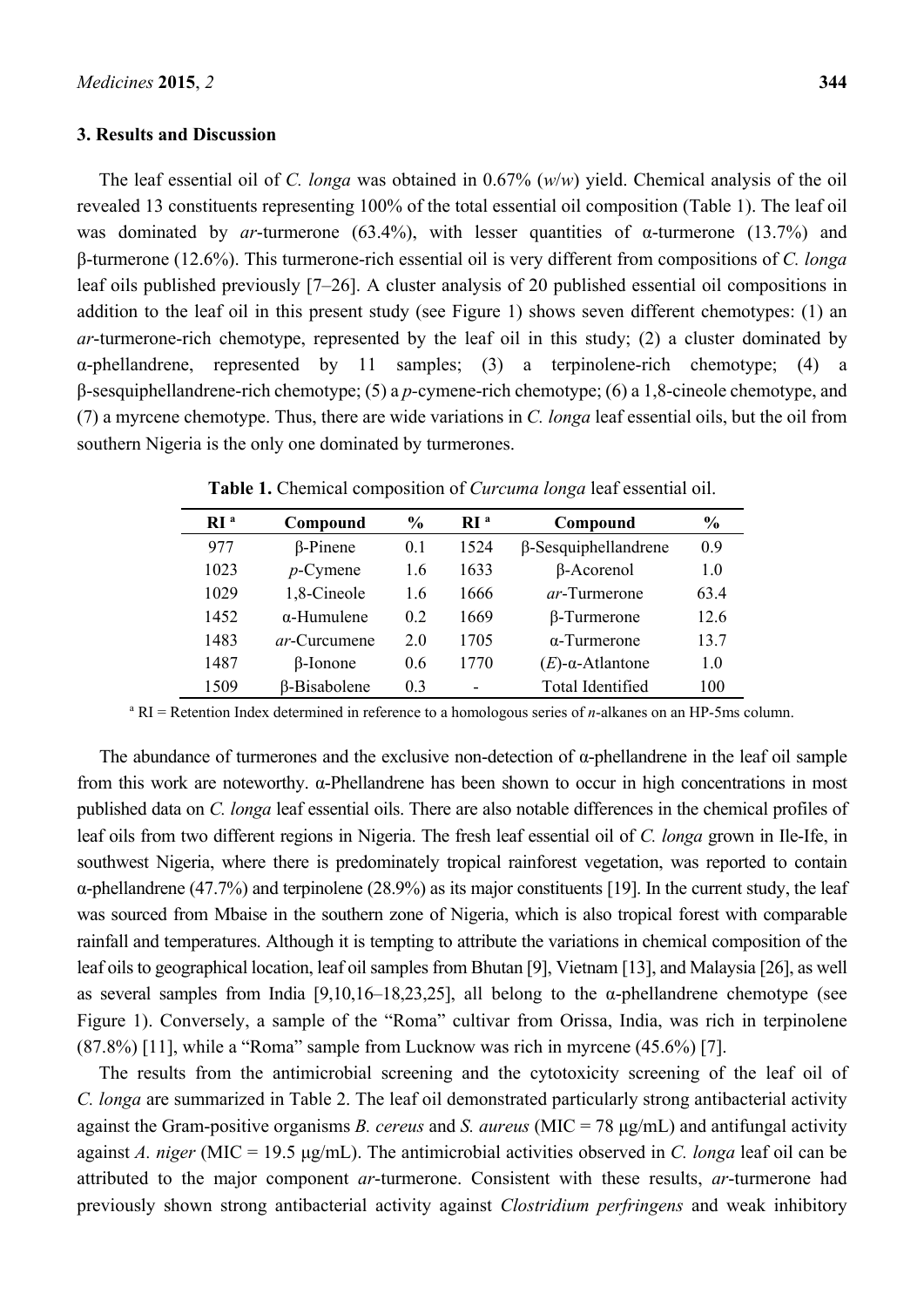activity against *Escherichia coli* [38]. The antimicrobial results in this study showed that Gram-positive bacteria were more sensitive to the leaf oil of *C. longa* (Table 2). This result is consistent with those reported by other workers [39–42]. According to Alzoreky and Nakahara [42], Gram-negative bacteria are less susceptible to plant extracts due to lipopolysaccharides in their outer membrane. Similarly, turmerone-rich essential oils have shown antifungal activity [43,44], and *ar*-turmerone itself has shown antifungal activity against *Aspergillus flavus* [45].

| Antimicrobial Activity (MIC, μg/mL) |                     |                   |                   |                  |             |                   |  |  |  |  |
|-------------------------------------|---------------------|-------------------|-------------------|------------------|-------------|-------------------|--|--|--|--|
| <b>Sample</b>                       | <b>B.</b> cereus    | S. aureus         | E. coli           | P. aeruginosa    | C. albicans | A. niger          |  |  |  |  |
| C. longa leaf EO                    | 78                  | 78                | 312               | 625              | 312         | 19.5              |  |  |  |  |
| Positive control                    | 122 <sup>a</sup>    | 0.61 <sup>a</sup> | 2.44 <sup>a</sup> | $122^a$          | $0.61^{b}$  | 0.61 <sup>b</sup> |  |  |  |  |
| <b>Cytotoxic Activity</b>           |                     |                   |                   |                  |             |                   |  |  |  |  |
| <b>Sample</b>                       | Hs578T <sup>c</sup> |                   | $PC-3d$           |                  |             |                   |  |  |  |  |
| C. longa leaf EO                    | $98.86 \pm 0.63$    |                   |                   | $97.94 \pm 2.05$ |             |                   |  |  |  |  |
| Tingenone<br>100                    |                     | 100               |                   |                  |             |                   |  |  |  |  |

**Table 2.** Biological activities of *Curcuma longa* leaf essential oil.

<sup>a</sup> Gentamicin sulfate; <sup>b</sup> Amphotericin B; <sup>c</sup> % kill at 250 μg/mL; <sup>d</sup> % kill at 100 μg/mL; EO = Essential oil.

The observed *in vitro* cytotoxicity against breast tumor (Hs578T) and prostate tumor (PC-3) cells is also consistent with the previously observed cytotoxicity of *ar*-turmerone. Thus, *ar*-turmerone has shown cytotoxic activity to HL-60, K-562, L-1210 [46], HeLa [47], U-937, and RBL-2H3 cells [48]. Furthermore, *ar*-turmerone has been shown to induce apoptosis coupled with DNA fragmentation in several cell lines [48–51].

## **4. Conclusions**

High concentrations of turmerones were identified in the leaf essential oil of *Curcuma longa* from Mbaise, Nigeria. The composition of the leaf oil represents a new chemotype of this plant. The significant antibacterial, antifungal, and cytotoxic activities of the leaf oil may be attributed to the turmerone content. Due to the turmerone-rich essential oil, this chemotype of *C. longa* from southern Nigeria has promising therapeutic potential.

#### **Acknowledgments**

William N. Setzer is grateful to an anonymous private donor for the gift of the GC-MS instrumentation.

## **Author Contributions**

Emmanuel E. Essien and Olusegun Ekundayo conceived and designed the project; Emmanuel E. Essien collected and hydrodistilled the essential oil; Jennifer Schmidt Newby and Tameka M. Walker performed the bioactivity assays; William N. Setzer analyzed the data; Emmanuel E. Essien and William N. Setzer wrote the manuscript.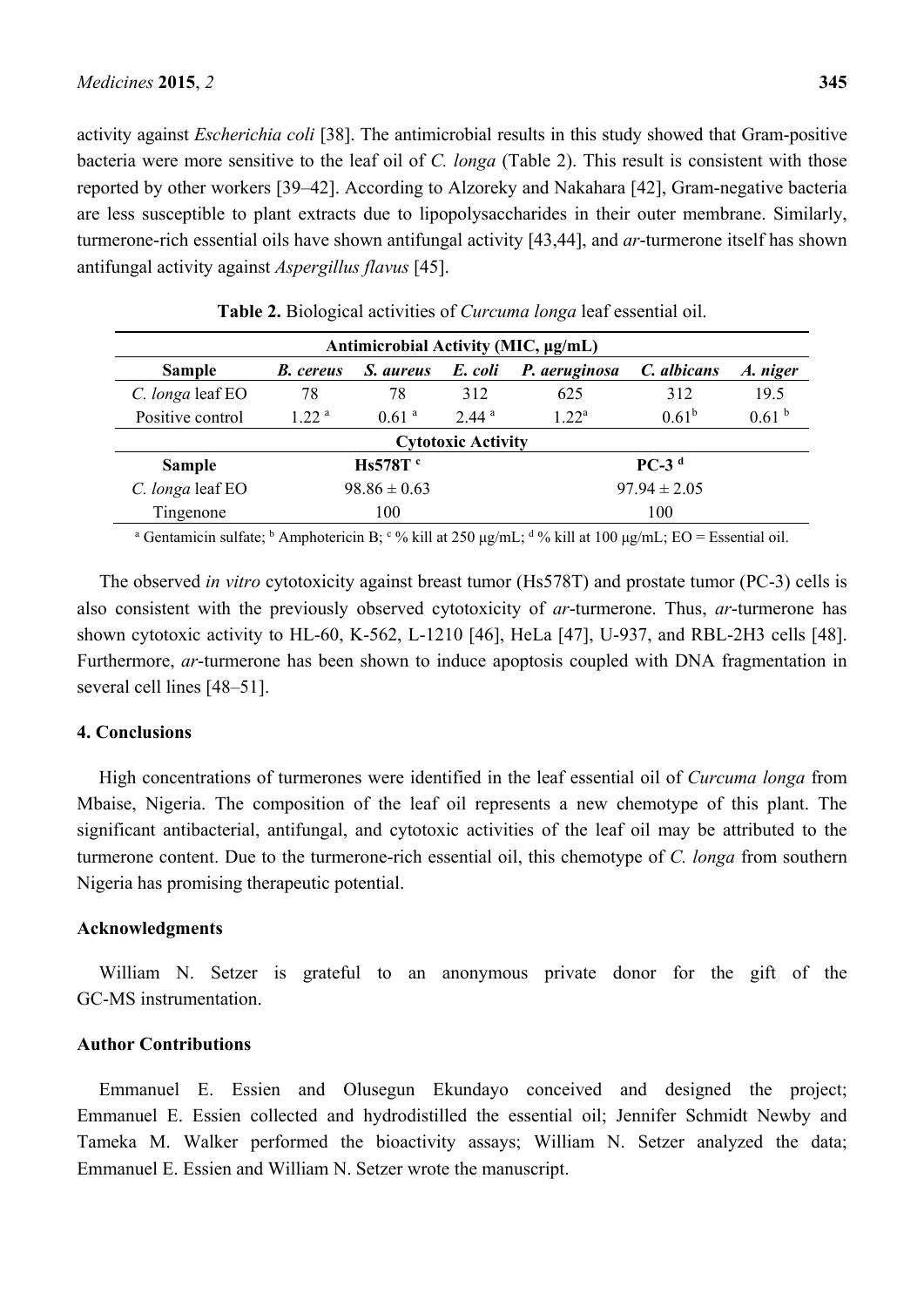# **Conflicts of Interest**

The authors declare no conflict of interest.

# **References**

- 1. Chattopadhyay, I.; Biswas, K.; Bandyopadhyay, U.; Banerjee, R.K. Turmeric and curcumin: Biological actions and medicinal applications. *Curr. Sci.* **2004**, *87*, 44–53.
- 2. Jurenka, J.S. Anti-inflammatory properties of curcumin, a major constituent of *Curcuma longa*: A review of preclinical and clinical research. *Altern. Med. Rev*. **2009**, *14*, 141–153.
- 3. Mehra, A.; Bajpai, O.; Joshi, H. Diversity, utilization and sacred values of ethno-medicinal plants of Kumaun Himalaya. *Trop. Plant Res.* **2014**, *1*, 80–86.
- 4. Thapa S. Medico-ethnobotany of Magar community in Salija VDC of Parbat district, central Nepal. *Our Nat.* **2012**, *10*, 176–190.
- 5. Chen, Y.; Yu, J.; Fang, H. Studies on Chinese *Curcuma*. III. Comparison of the volatile oil and phenolic constituents from the rhizome and tuber of *Curcuma longa*. *Zhong Yao Tong Bao* **1983**, *8*, 27–29. (In Chinese)
- 6. Garg, S.N.; Bansal, R.P.; Gupta, M.M.; Kumar, S. Variation in the rhizome essential oil and curcumin contents and oil quality in the land races of turmeric *Curcuma longa* of north Indian plains. *Flavour Fragr. J.* **1999**, *14*, 315–318.
- 7. Bansal, R.P.; Bahl, J.R.; Garg, S.N.; Naqvi, A.A.; Sushil, K.; Kumar, S. Differential chemical composition of the essential oils of the shoot organs, rhizomes and rhizoids in the turmeric *Curcuma longa* grown in Indo-Gangetic plains. *Pharm. Biol.* **2002**, *40*, 384–389.
- 8. Akbar, A.; Kuanar, A.; Sandeep, I.S.; Kar, B.; Singh, S.; Mohanty, S.; Patnaik, J.; Nayak, S. GC-MS analysis of essential oil of some high drug yielding genotypes of turmeric (*Curcuma longa* L.). *Int. J. Pharm. Pharmaceut. Sci.* **2015**, *7*, 35–40.
- 9. Awasthi, P.K.; Dixit, S.C. Chemical composition of *Curcuma longa* leaves and rhizome oil from the plains of northern India. *J. Young Pharm.* **2009**, *1*, 312–316.
- 10. Behura, S.; Sahoo, S.; Srivastava, V.K. Major constituents in leaf essential oils of *Curcuma longa* L. and *Curcuma aromatica* Salisb. *Curr. Sci.* **2002**, *83*, 1312–1313.
- 11. Behura, S.; Srivastava, V.K. Essential oils of leaves of *Curcuma* species. *J. Essent. Oil Res.* **2004**, *16*, 109–110.
- 12. Chane-Ming, J.; Vera, R.; Chalchat, J.C.; Cabassu, P. Chemical composition of essential oils from rhizomes, leaves and flowers of *Curcuma longa* L. from Reunion Island. *J. Essent. Oil Res.* **2002**, *14*, 249–251.
- 13. Dūng, N.X.; Tuyêt, N.T.B.; Leclercq, P.A. Constituents of the leaf oil of *Curcuma domestica* L. from Vietnam. *J. Essent. Oil Res.* **1995**, *7*, 701–703.
- 14. Garg, S.N.; Mengi, N.; Patra, N.K.; Charles, R.; Kumar, S. Chemical examination of the leaf essential oil of *Curcuma longa* L. from the north Indian plains. *Flav. Fragr. J.* **2002**, *17*, 103–104.
- 15. Kiran Babu, G.D.; Shanmugam, V.; Ravindranath, S.D.; Joshi, V.P. Comparison of chemical composition and antifungal activity of *Curcuma longa* L. leaf oils produced by different water distillation techniques. *Flav. Fragr. J.* **2007**, *22*, 191–196.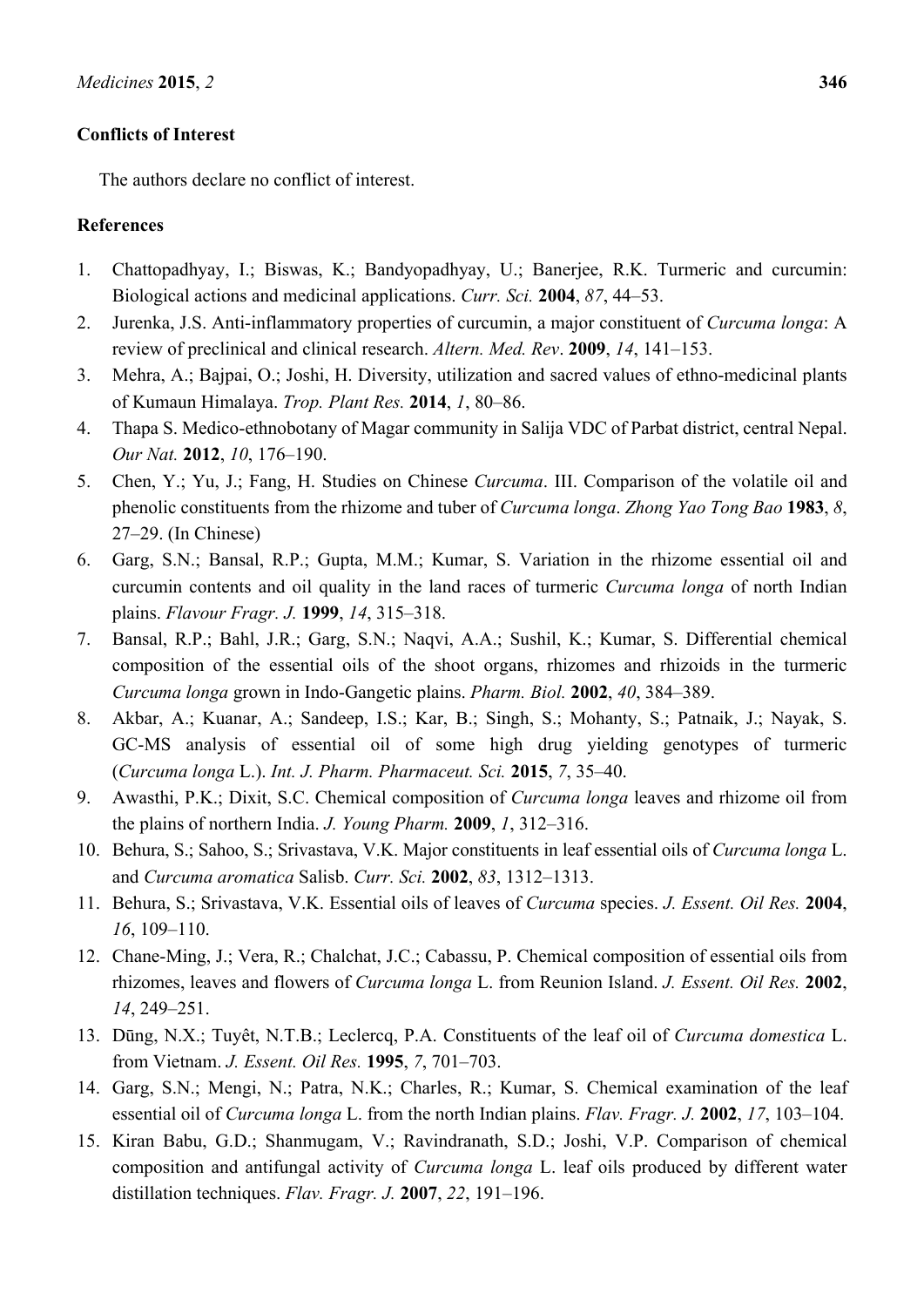- 16. Kuanar, A.; Mohanty, S.; Panda, M.K.; Nayak, S. Essential oils from leaves of micropropagated turmeric. *Curr. Sci.* **2009**, *96*, 1166–1167.
- 17. Leela, N.K.; Tava, A.; Shafi, P.M.; John, S.P.; Chempakam, B. Chemical composition of essential oils of turmeric (*Curcuma longa* L.). *Acta Pharm.* **2002**, *52*, 137–141.
- 18. McCarron, M.; Mills, A.J.; Whittaker, D.; Sunny, T.P.; Verghese, J. Comparison of the monoterpenes derived from green leaves and fresh rhizomes of *Curcuma longa* L. from India. *Flav. Fragr. J.* **1995**, *10*, 355–357.
- 19. Oguntimein, B.O.; Weyerstahl, P.; Marschall-Weyerstahl, H. Essential oil of *Curcuma longa* L. leaves. *Flav. Fragr. J.* **1990**, *5*, 89–90.
- 20. Parveen, Z.; Nawaz, S.; Siddique, S.; Shahzad, K. Composition and antimicrobial activity of the essential oil from leaves of *Curcuma longa* L. Kasur variety. *Indian J. Pharmaceut. Sci.* **2013**, *75*, 117–122.
- 21. Priya, R.; Prathapan, A.; Raghu, K.G.; Menon, A.N. Chemical composition and *in vitro* antioxidative potential of essential oil isolated from *Curcuma longa* L. leaves. *Asian Pac. J. Trop. Biomed.* **2012**, *2*, S695–S699.
- 22. Raina, V.K.; Srivastava, S.K.; Jain, N.; Ahmad, A.; Syamasundar, K.V.; Aggarwal, K.K. Essential oil composition of *Curcuma longa* L. cv. Roma from the plains of northern India. *Flavour Fragr. J.* **2002**, *17*, 99–102.
- 23. Raina, V.K.; Srivastava, S.K.; Syamsundar, K.V. Rhizome and leaf oil composition of *Curcuma longa* from the lower Himalayan region of northern India. *J. Essent. Oil Res.* **2005**, *17*, 556–559.
- 24. Sharma, R.K.; Mishra, B.P.; Sharma, T.C.; Bordloi, A.K.; Pathak, M.G.; Leclercq, P.A. Essential oil of *Curcuma longa* L. from Bhutan. *J. Essent. Oil Res.* **1997**, *9*, 589–592.
- 25. Sindhu, S.; Chempakam, B.; Leela, N.K.; Bhai, R.S. Chemoprevention by essential oil of turmeric leaves (*Curcuma longa* L.) on the growth of *Aspergillus flavus* and aflatoxin production. *Food Chem. Toxicol.* **2011**, *49*, 1188–1192.
- 26. Zaibunnisa, A.H.; Norashikin, S.; Mamot, S.; Osman, H. An experimental design approach for the extraction of volatile compounds from turmeric leaves (*Curcuma domestica*) using pressurised liquid extraction (PLE). *LWT-Food Sci. Technol.* **2009**, *42*, 233–238.
- 27. Rhyu, H.Y. Gas chromatographic characterization of sages of various geographic origins. *J. Food Sci.* **1979**, *44*,758–762.
- 28. Piccaglia, R.; Marotti, M.; Galletti, G.C. Characterization of essential oil from a *Satureja montana* L. chemotype grown in northern Italy. *J. Essent. Oil Res.* **1991**, *3*,147–152.
- 29. Shu, C.K.; Lawrence, B.M. Reasons for the variation in composition of some commercial essential oils. In *Spices, Flavor Chemistry and Antioxidant Properties*; ACS Symposium Series 660; Risch, S.J., Ho, C.T., Eds.; American Chemical Society: Washington, DC, USA, 1997; pp. 138–159.
- 30. Mohagheghzaded, A.; Ardakani, M.S.; Ghannadi, A. Linalol-rich essential oil of *Zataria multiflora* Boiss. (Lamiaceae). *Flavour Frag. J.* **2000**, *15*, 119–122.
- 31. British Pharmacopoeia Commission*. British Pharmacopoeia*; H.M. Stationery Office, Pharmaceutical Press: London, UK, 1980.
- 32. Adams, R.P. *Identification of Essential Oil Components by Gas Chromatography/Mass Spectrometry*, 4th ed.; Allured Publishing Corp.: Carol Stream, IL, USA, 2007.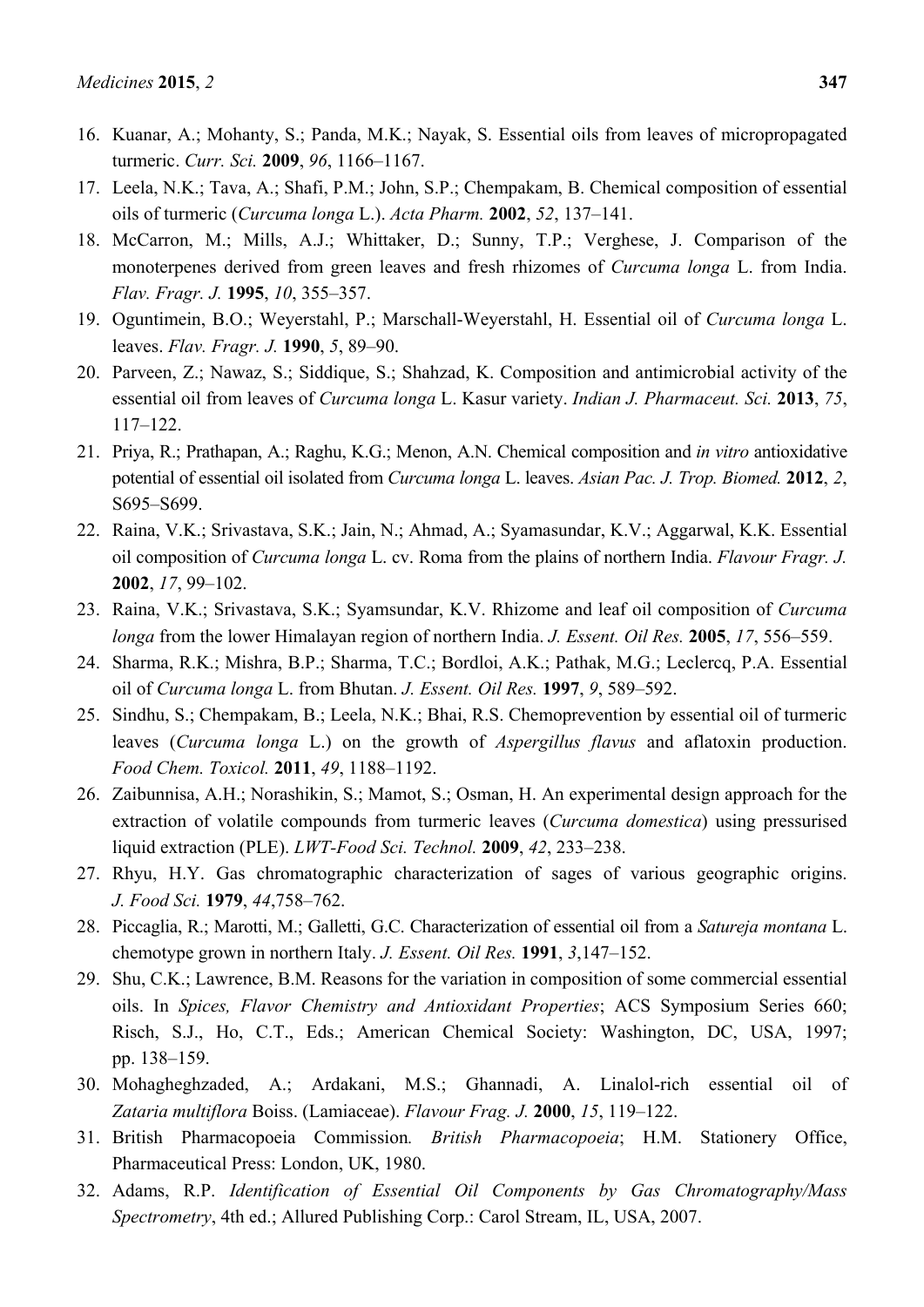- 34. Hackett, A.J.; Smith, H.S.; Springer, E.L.; Owens, R.B.; Nelson-Rees, W.A.; Riggs, J.L.; Gardner, M.B. Two syngeneic cell lines from human breast tissues: The aneuploid mammary epithelial (Hs578T) and the diploid myoepithelial (Hs578Bst) cell lines. *J. Natl. Cancer Inst.* **1977**, *58*, 1795–1806.
- 35. Kaighn, M.E.; Narayan, K.S.; Ohnuki, Y.; Lechner, J.F.; Jones, L. Establishment and characterization of a human prostatic carcinoma cell line (PC-3). *Investig. Urol.* **1979**, *17*, 16–23.
- 36. Setzer, W.N.; Setzer, M.C.; Hopper, A.L.; Moriarity, D.M.; Lehrman, G.K.; Niekamp, K.L.; Morcomb, S.M.; Bates, R.B.; McClure, K.J.; Stessman, C.C.; *et al*. The cytotoxic activity of a *Salacia* liana species from Monteverde, Costa Rica, is due to a high concentration of tingenone. *Planta Med.* **1998**, *64*, 583.
- 37. CellTiter 96®AQueous One Solution Cell Proliferation Assay. Available online: https://cn.promega.com/resources/protocols/technical-bulletins/0/celltiter-96-aqueous-onesolution-cell-proliferation-assay-system-protocol/ (accessed on 15 December 2015).
- 38. Lee, H.S. Antimicrobial properties of turmeric (*Curcuma longa* L.) rhizome-derived *ar*-turmerone and curcumin. *Food Sci. Biotechnol.* **2006**, *15*, 559–563.
- 39. Negi, P.S.; Jayaprakasha, G.K.; Rao, L.J.M.; Sakariah, K.K. Antibacterial activity of turmeric oil: A byproduct from curcumin manufacture. *J. Agric. Food Chem.* **1999**, *47*, 4297–4300.
- 40. Norajit, K.; Laohakunjit, N.; Kerdchoechuen, O. Antibacterial effect of five Zingiberaceae essential oils. *Molecules* **2007**, *12*, 2047–2060.
- 41. Giang, P.M.; Huong, V.N.; Son, P.T. Antimicrobial activity of sesquiterpene constituents from some *Curcuma* species of Vietnam. *Vietnamese J. Chem.* **2000**, *38*, 91–94.
- 42. Alzoreky, N.S.; Nakahara, K. Antibacterial activity of extracts from some edible plants commonly consumed in Asia. *Int. J. Food Microbiol.* **2003**, *80*, 223–230.
- 43. Jankasem, M.; Wuthi-udomlert, M.; Gritsanapan, W. Antidermatophytic properties of *ar-*turmerone, turmeric oil, and *Curcuma longa* preparations. *ISRN Dermatol.* **2013**, *2013*, 250597.
- 44. Ferreira, F.D.; Mossini, S.A.G.; Ferreira, F.M.D.; Arrotéia, C.C.; da Costa, C.L.; Nakamura, C.V.; Junior, M.M. The inhibitory effects of *Curcuma longa* L. essential oil and curcumin on *Aspergillus flavus* Link growth and morphology. *Sci. World J.* **2013**, *2013*, 343804.
- 45. Dhingra, O.D.; Jham, G.N.; Barcelos, R.C.; Mendonça, F.A.; Ghiviriga, I. Isolation and identification of the principal fungitoxic component of turmeric essential oil. *J. Essent. Oil Res.* **2007**, *19*, 387–391.
- 46. Baik, K.U.; Jung, S.H.; Ahn, B.Z. Recognition of pharmacophore of *ar*-turmerone for its anticancer activity. *Arch. Pharmacal Res.* **1993**, *16*, 254–256.
- 47. Schmidt, E.; Ryabchenko, B.; Wanner, J.; Jäger, W.; Jirovetz, L. Cytotoxic active constituents of essential oils of *Curcuma longa* and *Curcuma zanthorrhiza*. *Nat. Prod. Commun.* **2015**, *10*, 139–141.
- 48. Ji, M.; Choi, J.; Lee, J.; Lee, Y. Induction of apoptosis by *ar*-turmerone on various cell lines. *Int. J. Mol. Med.* **2004**, *14*, 253–256.
- 49. Paek, S.H.; Kim, G.J.; Jeong, H.S.; Yum, S.K. Ar-turmerone and β-atlantone induce internucleosomal DNA fragmentation associated with programmed cell death in human myeloid leukemia HL-60 cells. *Arch. Pharmacal Res.* **1996**, *19*, 91–94.